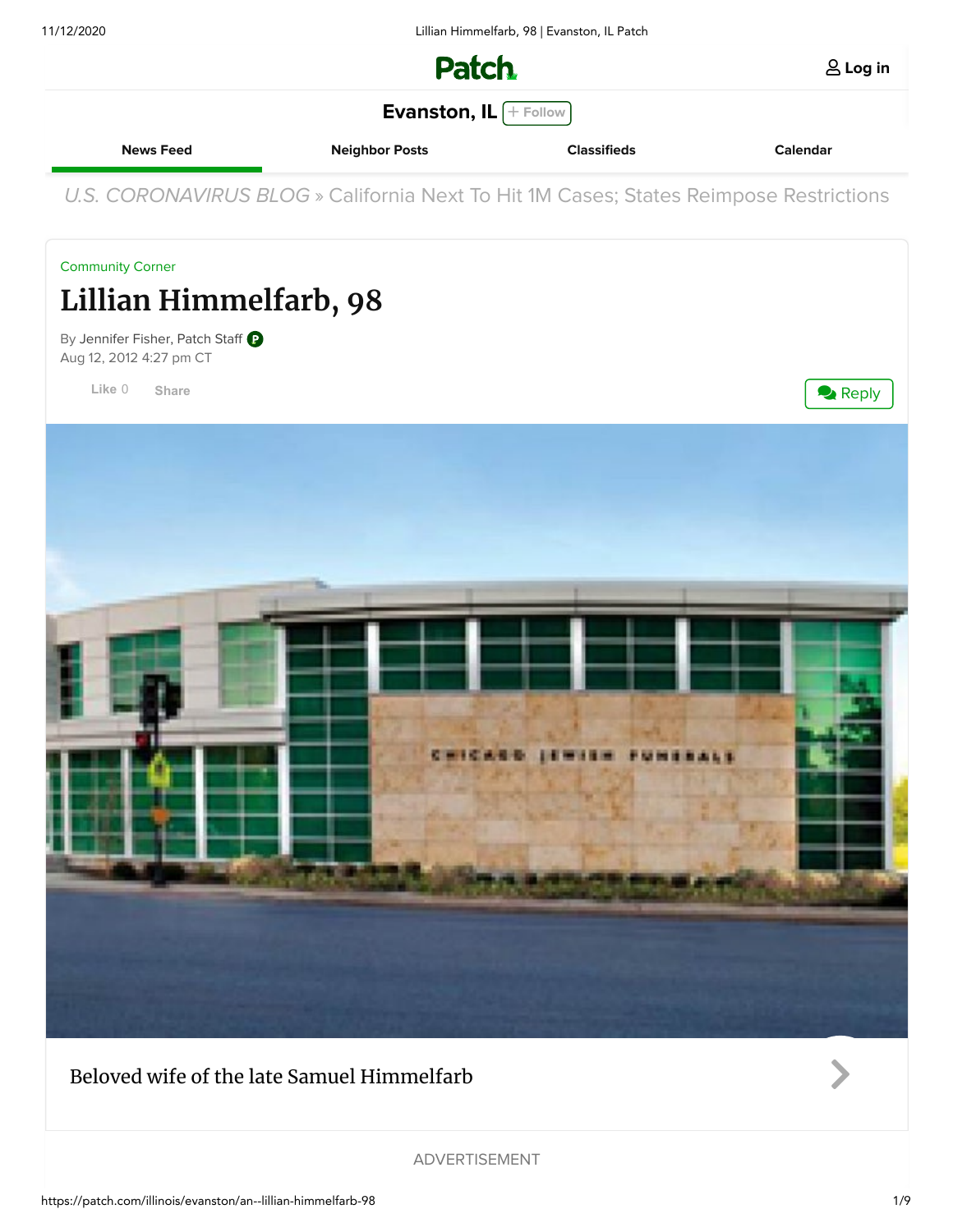ADVERTISEMENT

Loving mother of Gerald (Adrienne) Himmelfarb, Betty (Irving) Weintroub, and Sarae (Dr.Zuli) Steremberg

Proud grandmother of Judy (Joel) Sims, Barry (Jan) Himmelfarb, Scott (Kerry) Weintroub,

Alan (Laura) Weintroub, Jill Nagel, and Marcy (Michael) Hoekstra



Cherished great-grandmother of 12

Graveside services Monday at Shalom Memorial Park (Section IV Carmel), 1700 W. Rand Rd., Arlington Heights.

ADVERTISEMENT

ADVERTISEMENT

 $\blacktriangleright$